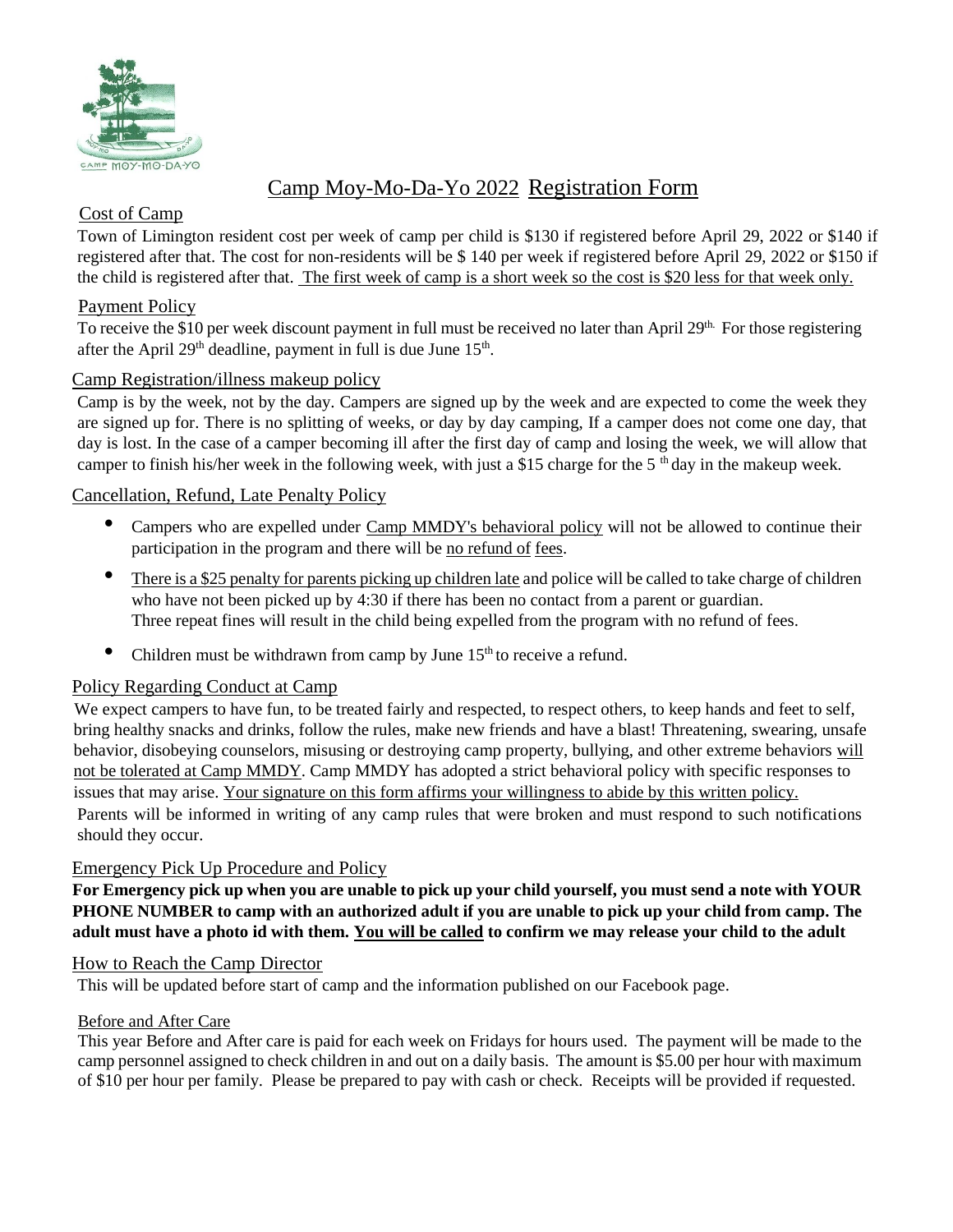

#### **Your signature below acknowledges that you have read and agreed to the above stated policies.**

I have read and understood Camp MMDY's behavioral policy and cancellation/refund policies. My child(ren) have my permission to participate and engage in ALL camp activities. Parents need to be aware some activities involve the potential for injury. The undersigned hereby expressly release & holds harmless the Town of Limington and its agents and employees from & against all claims, suits, actions and damages arising out of and connected with or resulting from my child(ren) participation in camp and before & aftercare. I/we acknowledge that even with the best supervision injuries can be severe to result in disability or death. We have read this warning and shall assume responsibility for expenses and travel if an injury should occur. In case of an emergency every effort shall be made to reach the contact, people listed. Permission is granted to allow photos of your child to be used for promotional purposes.

| Parent/Guardian signature date date |  |  |  |  |
|-------------------------------------|--|--|--|--|
|                                     |  |  |  |  |
|                                     |  |  |  |  |
|                                     |  |  |  |  |
|                                     |  |  |  |  |
|                                     |  |  |  |  |
|                                     |  |  |  |  |

(\* Please complete a separate medical record for each child registered).

Name Child #1

| <b>YES</b> | Session and Date               |             | Resident  | Non Resident |
|------------|--------------------------------|-------------|-----------|--------------|
|            | Session 1, Jul 5-Jul 08        | Short Week! | \$110/120 | \$120/130    |
|            | Session 2 Jul 11- Jul 15       |             | \$130/140 | \$140/150    |
|            | Session 3 Jul 18 - Jul 22      |             | \$130/140 | \$140/150    |
|            | Session 4, Jul 25 - Jul 29     |             | \$130/140 | \$140/150    |
|            | Session 5, Aug 1 -Aug 5        |             | \$130/140 | \$140/150    |
|            | Session 6, Aug $08 -$ Aug $12$ |             | \$130/140 | \$140/150    |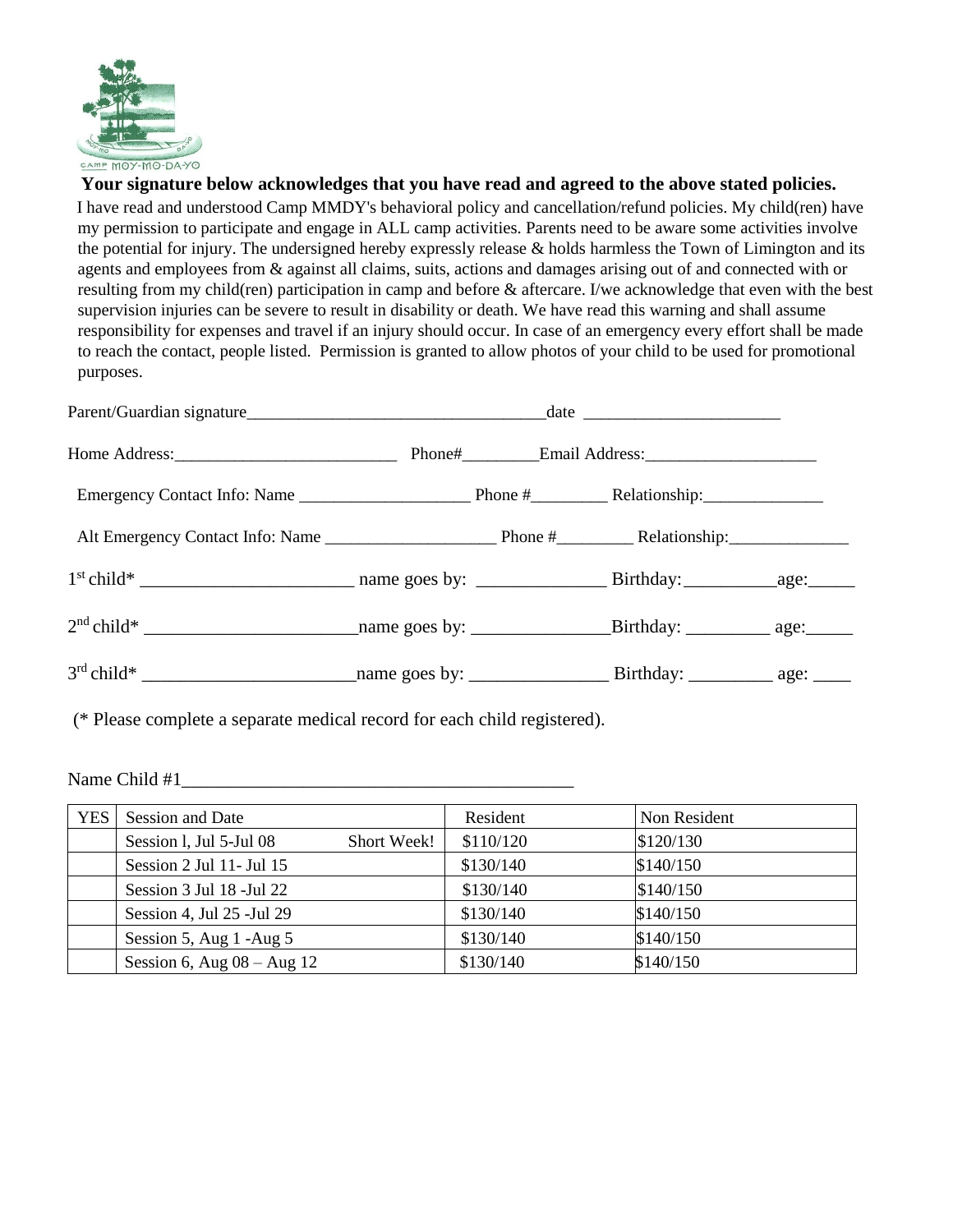

# Name Child #2 \_\_\_\_\_\_\_\_\_\_\_\_\_\_\_\_\_\_\_\_\_\_\_\_\_\_\_\_\_\_\_\_\_\_\_\_\_\_\_\_\_\_

| <b>YES</b> | Session and Date               |             | Resident  | Non Resident |
|------------|--------------------------------|-------------|-----------|--------------|
|            | Session 1, Jul 5-Jul 08        | Short Week! | \$110/120 | \$120/130    |
|            | Session 2 Jul 11- Jul 15       |             | \$130/140 | \$140/150    |
|            | Session 3 Jul 18 - Jul 22      |             | \$130/140 | \$140/150    |
|            | Session 4, Jul 25 - Jul 29     |             | \$130/140 | \$140/150    |
|            | Session 5, Aug $1 - Aug 5$     |             | \$130/140 | \$140/150    |
|            | Session 6, Aug $08 -$ Aug $12$ |             | \$130/140 | \$140/150    |

## Name Child #3\_\_\_\_\_\_\_\_\_\_\_\_\_\_\_\_\_\_\_\_\_\_\_\_\_\_\_\_\_\_\_\_\_\_\_\_\_\_\_\_\_\_

| <b>YES</b> | Session and Date               |             | Resident  | Non Resident |
|------------|--------------------------------|-------------|-----------|--------------|
|            | Session 1, Jul 5-Jul 08        | Short Week! | \$110/120 | \$120/130    |
|            | Session 2 Jul 11- Jul 15       |             | \$130/140 | \$140/150    |
|            | Session 3 Jul 18 - Jul 22      |             | \$130/140 | \$140/150    |
|            | Session 4, Jul 25 - Jul 29     |             | \$130/140 | \$140/150    |
|            | Session 5, Aug 1 -Aug 5        |             | \$130/140 | \$140/150    |
|            | Session 6, Aug $08 -$ Aug $12$ |             | \$130/140 | \$140/150    |

| Date:<br>10 r<br>- Ref | $-1$<br>Date:<br>aiu<br> |  | nount |
|------------------------|--------------------------|--|-------|
|------------------------|--------------------------|--|-------|